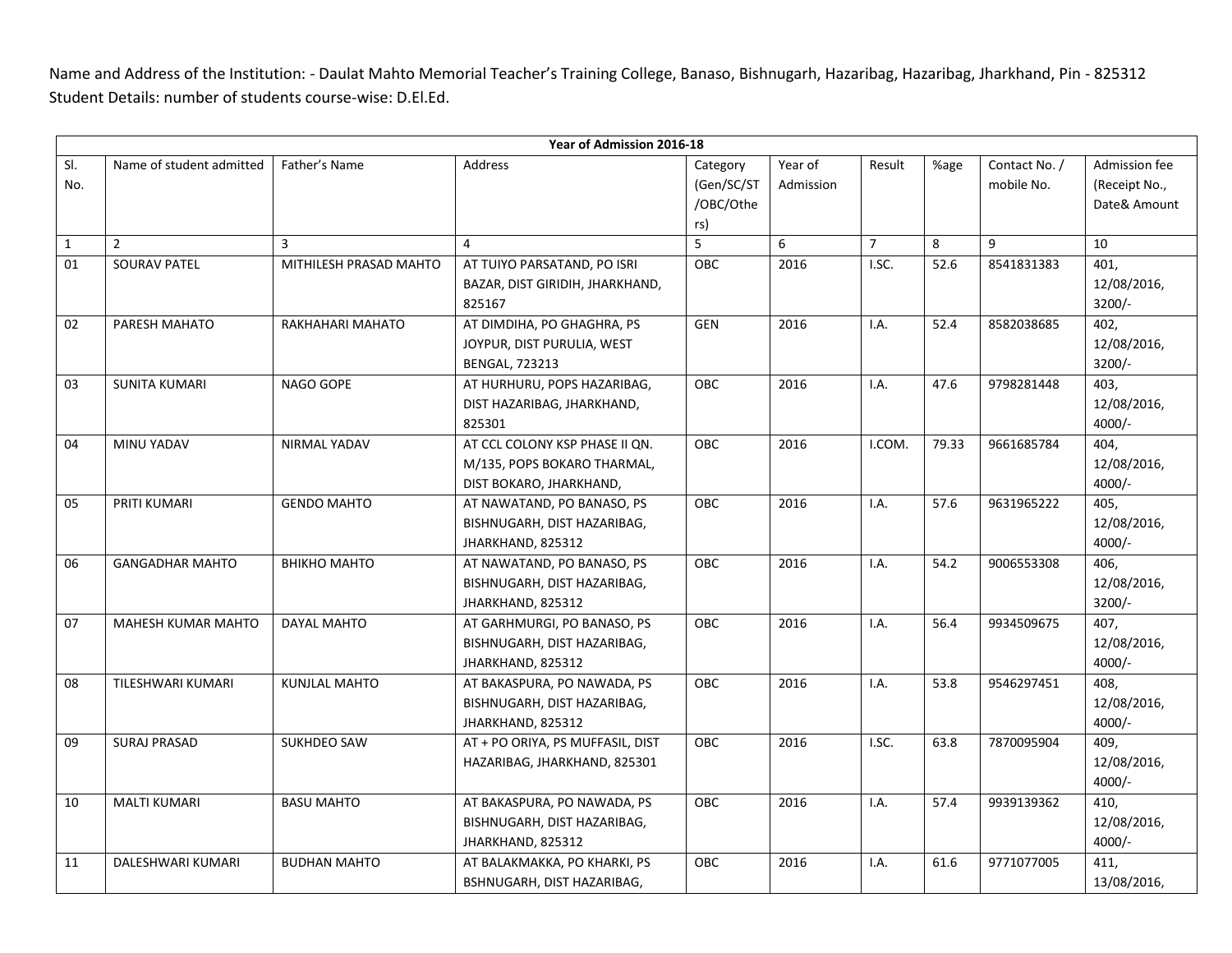|    |                       |                         | JHARKHAND, 825312                  |            |      |        |       |            | $4000/-$    |
|----|-----------------------|-------------------------|------------------------------------|------------|------|--------|-------|------------|-------------|
| 12 | POONAM KUMARI         | PRASADI MAHTO           | AT BALAKMAKKA, PO KHARKI, PS       | OBC        | 2016 | I.A.   | 60    | 9771077005 | 412,        |
|    |                       |                         | BSHNUGARH, DIST HAZARIBAG,         |            |      |        |       |            | 13/08/2016, |
|    |                       |                         | JHARKHAND, 825312                  |            |      |        |       |            | $4000/-$    |
| 13 | PRIYANKA KUMARI       | LALJEE MAHTO            | AT BEMNE, PO RAY, PS KHALARI, DIST | OBC        | 2016 | I.A.   | 60.55 | 8409376177 | 413,        |
|    |                       |                         | RANCHI, JHARKHAND,                 |            |      |        |       |            | 13/08/2016, |
|    |                       |                         |                                    |            |      |        |       |            | $4000/-$    |
| 14 | <b>GAYATRI KUMARI</b> | <b>BISHESHWAR MAHTO</b> | AT SANDI, POPS RAJRAPPA PROJECT,   | <b>OBC</b> | 2016 | I.A.   | 45.2  | 7739482778 | 414,        |
|    |                       |                         | DIST RAMGARH, JHARKHAND            |            |      |        |       |            | 13/08/2016, |
|    |                       |                         |                                    |            |      |        |       |            | $4000/-$    |
| 15 | <b>NISHA KUMARI</b>   | <b>MEGHALAL KESHRI</b>  | AT ULADAKA, PO SONDIMRA, PS        | OBC        | 2016 | I.A.   | 50.6  | 9572871174 | 415,        |
|    |                       |                         | BARLANGA, DIST RAMGARH,            |            |      |        |       |            | 13/08/2016, |
|    |                       |                         | JHARKHAND, 829110                  |            |      |        |       |            | $4000/-$    |
| 16 | <b>SHAHIN PARWEEN</b> | MD AKHTAR HUSSAIN       | AT + PO KOLHAIYA, PS RAJPUR, DIST  | OBC        | 2016 | I.SC.  | 53.4  | 9135044568 | 416,        |
|    |                       |                         | CHATRA, JHARKHAND                  |            |      |        |       |            | 16/08/2016, |
|    |                       |                         |                                    |            |      |        |       |            | $3200/-$    |
| 17 | <b>NUSRAT PERWEEN</b> | MD SALAHUDDIN           | AT BARWABERA, PO JARANGDIH, PS     | OBC        | 2016 | I.COM. | 57.2  | 9835723423 | 417,        |
|    |                       |                         | BOKARO THARMAL, DIST BOKARO,       |            |      |        |       |            | 16/08/2016, |
|    |                       |                         | JHARKHAND, 829113                  |            |      |        |       |            | $3200/-$    |
| 18 | <b>ROSHNI LAKRA</b>   | <b>DHANNU LAKRA</b>     | AT BARKANDAJ TOLI, PO CHAIBASA,    | ST         | 2016 | I.A.   | 57.2  | 9934530395 | 418,        |
|    |                       |                         | PS SADAR, DIST WEST SINGHBHUM,     |            |      |        |       |            | 16/08/2016, |
|    |                       |                         | JHARKHAND,                         |            |      |        |       |            | $3500/-$    |
| 19 | <b>GITA KUMARI</b>    | DALESHWAR PRASAD        | AT PAIKATAND, PO KULGO, PS         | OBC        | 2016 | I.A.   | 70.4  | 9534043240 | 419,        |
|    |                       | MAHTO                   | DUMRI, DIST GIRIDIH, JHARKHAND,    |            |      |        |       |            | 16/08/2016, |
|    |                       |                         | 825106                             |            |      |        |       |            | $3200/-$    |
| 20 | <b>NEHA KUMARI</b>    | SHANKAR SINGH           | AT MAHUGAI, PO PATRA, PS           | <b>GEN</b> | 2016 | I.SC.  | 60    | 7461031509 | 420,        |
|    |                       |                         | MAYURHAND, DIST CHATRA,            |            |      |        |       |            | 16/08/2016, |
|    |                       |                         | JHARKHAND, 825408                  |            |      |        |       |            | $4000/-$    |
| 21 | RAVISHANKAR KUMAR     | <b>RAMNAND YADAV</b>    | AT NAGWA, POPS CHATRA, DIST        | OBC        | 2016 | I.SC.  | 60    | 9709607078 | 421,        |
|    |                       |                         | CHATRA, JHARKHAND, 825401          |            |      |        |       |            | 16/08/2016, |
|    |                       |                         |                                    |            |      |        |       |            | $3200/-$    |
| 22 | <b>RANJANA SINGH</b>  | NIRANJAN KUMAR SINGH    | AT + PO + PS TILKAMANJHI, DIST     | OBC        | 2016 | I.SC.  | 65.2  | 9431001018 | 422,        |
|    |                       |                         | <b>BAHGALPUR, BIHAR</b>            |            |      |        |       |            | 16/08/2016, |
|    |                       |                         |                                    |            |      |        |       |            | $4000/-$    |
| 23 | SONALI MISHRA         | SHIV SHANKAR MISHRA     | AT + PO DORANDA, PS DHANWAR,       | <b>GEN</b> | 2016 | I.SC.  | 55.8  | 9939801195 | 423,        |
|    |                       |                         | DIST GIRIDIH, JHARKHAND, 825412    |            |      |        |       |            | 17/08/2016, |
|    |                       |                         |                                    |            |      |        |       |            | $4000/-$    |
| 24 | PAWAN KUMAR RASHMI    | RAMESH MANDAL           | AT PARBAT RAIDIH, PO MANIKBAD,     | OBC        | 2016 | I.SC.  | 46.6  | 8540891736 | 424,        |
|    |                       |                         | PS DEORI, DIST GIRIDIH, JHARKHAND, |            |      |        |       |            | 17/08/2016, |
|    |                       |                         | 815314                             |            |      |        |       |            | $4000/-$    |
| 25 | SHVETA KUMARI         | CHETLAL YADAV           | AT GHUTIBAR, PO BARWADIH, PS       | OBC        | 2016 | I.A.   | 50.6  | 9525126302 | 425,        |
|    |                       |                         | BAGODAR, DIST GIRIDIH,             |            |      |        |       |            | 17/08/2016, |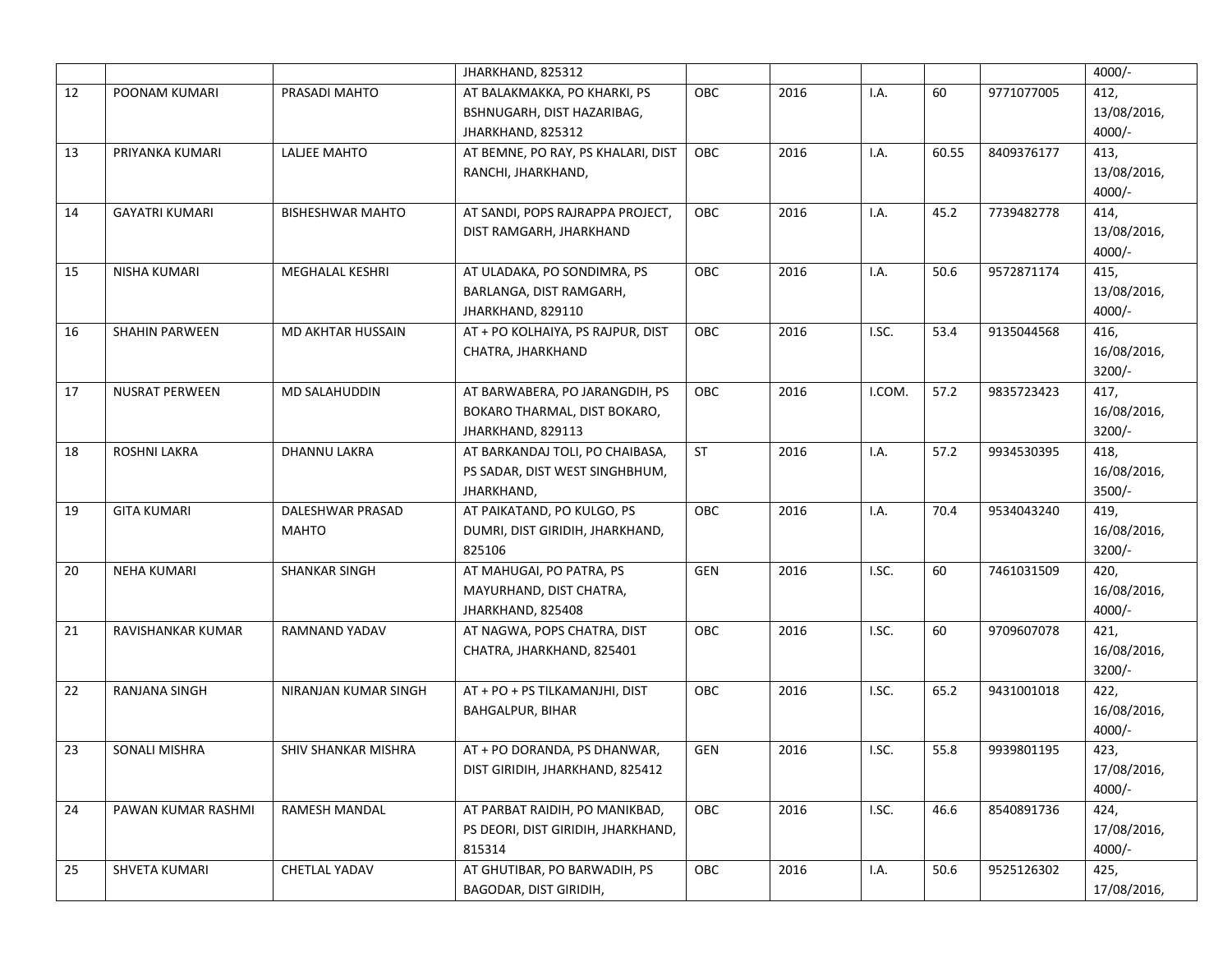|    |                      |                           | JHARKHAND, 825322                |     |      |        |       |            | $3200/-$    |
|----|----------------------|---------------------------|----------------------------------|-----|------|--------|-------|------------|-------------|
| 26 | RENU KUMARI          | KARUNA YADAV              | AT KHARKATTO, PO UCHAGHANA, PS   | OBC | 2016 | I.A.   | 54.4  | 7654579422 | 426,        |
|    |                      |                           | BISHNUGARH, DIST HAZARIBAG,      |     |      |        |       |            | 17/08/2016, |
|    |                      |                           | JHARKHAND, 825312                |     |      |        |       |            | $3200/-$    |
| 27 | KHUSHBOO RANI        | <b>MATHUR MAHTO</b>       | AT MUNGORANGA MATI, PO PENK,     | OBC | 2016 | I.A.   | 52.4  | 9939148214 | 427,        |
|    |                      |                           | PS NAWADIH, DIST BOKARO,         |     |      |        |       |            | 17/08/2016, |
|    |                      |                           | JHARKHAND, 829112                |     |      |        |       |            | $3200/-$    |
| 28 | <b>TEKAMAN MAHTO</b> | <b>BODH RAM MAHTO</b>     | AT BANDKHARO, PO UCHAGHANA,      | OBC | 2016 | I.SC.  | 60    | 8002871727 | 428,        |
|    |                      |                           | PS BISHNUGARH, DIST HAZARIBAG,   |     |      |        |       |            | 17/08/2016, |
|    |                      |                           | JHARKHAND, 825312                |     |      |        |       |            | $3200/-$    |
| 29 | MD TAMIM ALAM        | MD AZIM UDDIN             | AT + PO + PS GOMIA, DIST BOKARO, | OBC | 2016 | I.COM. | 57.4  | 9507911056 | 429,        |
|    |                      |                           | JHARKHAND, 829111                |     |      |        |       |            | 19/08/2016, |
|    |                      |                           |                                  |     |      |        |       |            | $3200/-$    |
| 30 | PRIYANKA KUMARI      | <b>BABU RAM MAHTO</b>     | AT BHUDHUNGDIH MAHTO TOLI,       | OBC | 2016 | I.COM. | 61.2  | 7761827619 | 430,        |
|    |                      |                           | POPS RAJRAPPA PROJECT, DIST      |     |      |        |       |            | 19/08/2016, |
|    |                      |                           | RAMGARH, JHARKHAND, 829150       |     |      |        |       |            | $4000/-$    |
| 31 | SANJU KUMARI         | NARAYAN CHOUDHARY         | AT + PO ACHALJAMU, PS            | OBC | 2016 | I.A.   | 51.02 | 9934543822 | 431,        |
|    |                      |                           | BISHNUGARH, DIST HAZARIBAG,      |     |      |        |       |            | 19/08/2016, |
|    |                      |                           | JHARKHAND, 825312                |     |      |        |       |            | $4000/-$    |
| 32 | RAJNANDNI KUMARI     | <b>UMESH SAW</b>          | AT MANJHILADIH, POPS BAGODAR,    | OBC | 2016 | I.SC.  | 70.8  | 9934562165 | 432,        |
|    |                      |                           | DIST GIRIDIH, JHARKHAND, 825322  |     |      |        |       |            | 19/08/2016, |
|    |                      |                           |                                  |     |      |        |       |            | $4000/-$    |
| 33 | <b>NEHA KUMARI</b>   | <b>LALAN PRASAD GUPTA</b> | AT + PO + PS BAGODAR, DIST       | OBC | 2016 | I.SC.  | 62.4  | 8936012304 | 433,        |
|    |                      |                           | GIRIDIH, JHARKHAND, 825322       |     |      |        |       |            | 19/08/2016, |
|    |                      |                           |                                  |     |      |        |       |            | $4000/-$    |
| 34 | TINKU KUMARI         | DALCHAND MAHTO            | AT BARKI SIDHWARA, POPS CHATRO   | OBC | 2016 | I.SC.  | 50.6  | 9709046311 | 434,        |
|    |                      |                           | CHATTI, DIST BOKARO, JHARKHAND,  |     |      |        |       |            | 19/08/2016, |
|    |                      |                           | 825315                           |     |      |        |       |            | $4000/-$    |
| 35 | AJEET KUMAR          | SAI NATH MAHTO            | AT MAHURI, PO + PS BAGODAR, DIST | OBC | 2016 | I.A.   | 53.4  | 8409464133 | 435,        |
|    |                      |                           | GIRIDIH, JHARKHAND, 825322       |     |      |        |       |            | 19/08/2016, |
|    |                      |                           |                                  |     |      |        |       |            | $3200/-$    |
| 36 | <b>RUPA KUMARI</b>   | KAMLESHWARI THAKUR        | AT + PO BARKEARI, PS MAHESHPUR,  | OBC | 2016 | I.SC.  | 52    | 9931309581 | 436,        |
|    |                      |                           | DIST PAKUR, JHARKHAND, 816106    |     |      |        |       |            | 19/08/2016, |
|    |                      |                           |                                  |     |      |        |       |            | $4000/-$    |
| 37 | RAMA KUMARI          | <b>TARAPADA BHANDARI</b>  | AT+PO BARKEARI, PS MAHESHPUR,    | OBC | 2016 | I.A.   | 53.6  | 9931309581 | 437,        |
|    |                      |                           | DIST PAKUR, JHARKHAND 816106     |     |      |        |       |            | 19/08/2016, |
|    |                      |                           |                                  |     |      |        |       |            | $4000/-$    |
| 38 | KAUSHIK KUMAR        | SAPAN KUMAR DAN           | AT JAMUGARIA, PO PRATAPPUR, PS   | OBC | 2016 | I.SC.  | 67    |            | 438,        |
|    |                      |                           | SHIKARIPARA, DIST DUMKA          |     |      |        |       |            | 19/08/2016, |
|    |                      |                           | JHARKHAND 816118                 |     |      |        |       |            | $4000/-$    |
| 39 | <b>MONIKA</b>        | <b>FONI LAL SAH</b>       | AT GAYATRI MANDIR CHOUDHARY      | OBC | 2016 | I.A.   | 56.11 | 8271326134 | 439,        |
|    |                      |                           | COLONY, SAHIBGANJ, JHARKHAND,    |     |      |        |       |            | 19/08/2016, |